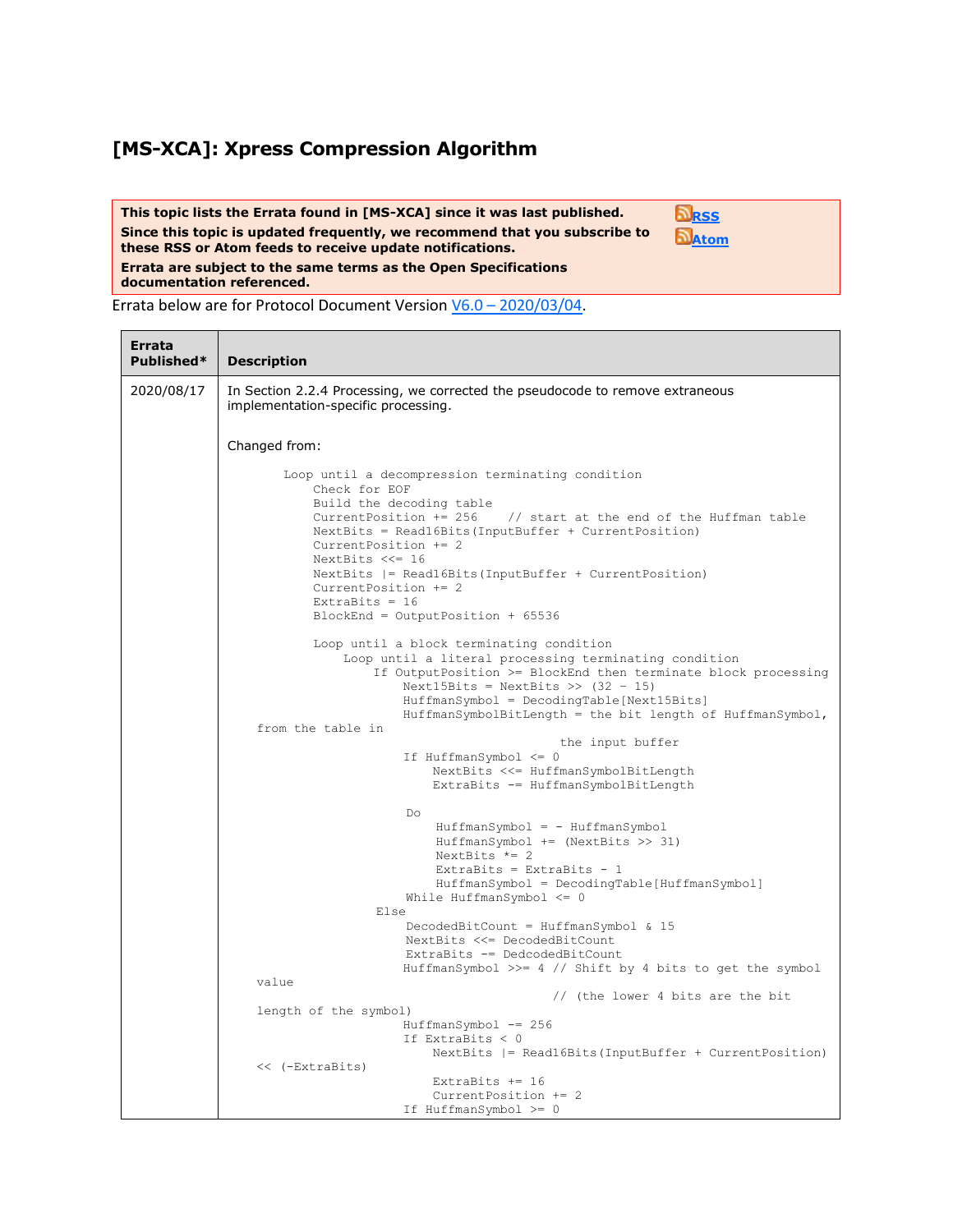| Errata<br>Published* | <b>Description</b>                                                                                                                                                                                                                                                                                                                                                                                                                                                                                                                                                                                                                                                                                                                                                                                                                                                                                                                                                                        |
|----------------------|-------------------------------------------------------------------------------------------------------------------------------------------------------------------------------------------------------------------------------------------------------------------------------------------------------------------------------------------------------------------------------------------------------------------------------------------------------------------------------------------------------------------------------------------------------------------------------------------------------------------------------------------------------------------------------------------------------------------------------------------------------------------------------------------------------------------------------------------------------------------------------------------------------------------------------------------------------------------------------------------|
|                      | If $HuffmanSymbol == 0$                                                                                                                                                                                                                                                                                                                                                                                                                                                                                                                                                                                                                                                                                                                                                                                                                                                                                                                                                                   |
|                      | If the entire input buffer has been read and<br>the expected decompressed size has been written                                                                                                                                                                                                                                                                                                                                                                                                                                                                                                                                                                                                                                                                                                                                                                                                                                                                                           |
|                      | to the output buffer<br>Decompression is complete. Return with                                                                                                                                                                                                                                                                                                                                                                                                                                                                                                                                                                                                                                                                                                                                                                                                                                                                                                                            |
|                      | success.<br>Terminate literal processing                                                                                                                                                                                                                                                                                                                                                                                                                                                                                                                                                                                                                                                                                                                                                                                                                                                                                                                                                  |
|                      | Else<br>Output the byte value of HuffmanSymbol to the output                                                                                                                                                                                                                                                                                                                                                                                                                                                                                                                                                                                                                                                                                                                                                                                                                                                                                                                              |
|                      | stream<br>End of literal processing Loop                                                                                                                                                                                                                                                                                                                                                                                                                                                                                                                                                                                                                                                                                                                                                                                                                                                                                                                                                  |
|                      | MatchLength = HuffmanSymbol mod 16<br>MatchOffsetBitLength = HuffmanSymbol / 16<br>If MatchLength == 15<br>MatchLength = $ReadByte (InputBuffer + CurrentPosition)$<br>Current Position $+= 1$<br>If MatchLength $== 255$<br>$MatchLength = Read16Bits (InputBuffer + CurrentPosition)$<br>CurrentPosition += 2<br>If MatchLength $<$ 15<br>The compressed data is invalid. Return error.<br>MatchLength = MatchLength - $15$<br>MatchLength = MatchLength + $15$<br>MatchLength = MatchLength + $3$<br>MatchOffset = NextBits >> $(32 - MatchOffsetBitLength)$<br>MatchOffset += (1 << MatchOffsetBitLength)<br>NextBits <<= MatchOffsetBitLength<br>ExtraBits -= MatchOffsetBitLength<br>If ExtraBits $< 0$<br>NextBits $ =$ Read16Bits (InputBuffer + CurrentPosition) << $(-)$<br>ExtraBits)<br>ExtraBits $+= 16$<br>Current Position $+= 2$<br>For $i = 0$ to MatchLength - 1<br>Output OutputBuffer [OutputPosition - MatchOffset + i]<br>End of block loop<br>End of decoding loop |
|                      | Changed to:                                                                                                                                                                                                                                                                                                                                                                                                                                                                                                                                                                                                                                                                                                                                                                                                                                                                                                                                                                               |
|                      | Loop until a decompression terminating condition<br>Build the decoding table<br>CurrentPosition = $256$<br>// start at the end of the Huffman<br>table<br>$NextBits = Read16Bits (InputBuffer + CurrentPosition)$<br>Current Position $+= 2$                                                                                                                                                                                                                                                                                                                                                                                                                                                                                                                                                                                                                                                                                                                                              |
|                      | NextBits $<<= 16$<br>NextBits $  =$ Read16Bits (InputBuffer + CurrentPosition)<br>Current Position $+= 2$<br>ExtraBitCount = $16$<br>BlockEnd = OutputPosition + 65536<br>Loop until a block terminating condition<br>If the OutputPosition >= BlockEnd then terminate block processing<br>Next15Bits = NextBits >> $(32 - 15)$<br>HuffmanSymbol = DecodingTable[Next15Bits]<br>HuffmanSymbolBitLength = the bit length of HuffmanSymbol, from<br>the table in<br>the input buffer                                                                                                                                                                                                                                                                                                                                                                                                                                                                                                        |
|                      | NextBits <<= HuffmanSymbolBitLength<br>ExtraBitCount -= HuffmanSymbolBitLength<br>If ExtraBitCount < 0                                                                                                                                                                                                                                                                                                                                                                                                                                                                                                                                                                                                                                                                                                                                                                                                                                                                                    |
|                      | NextBits $ $ = Read16Bits (InputBuffer + CurrentPosition) << $(-$<br>ExtraBitCount)<br>ExtraBitCount $+= 16$                                                                                                                                                                                                                                                                                                                                                                                                                                                                                                                                                                                                                                                                                                                                                                                                                                                                              |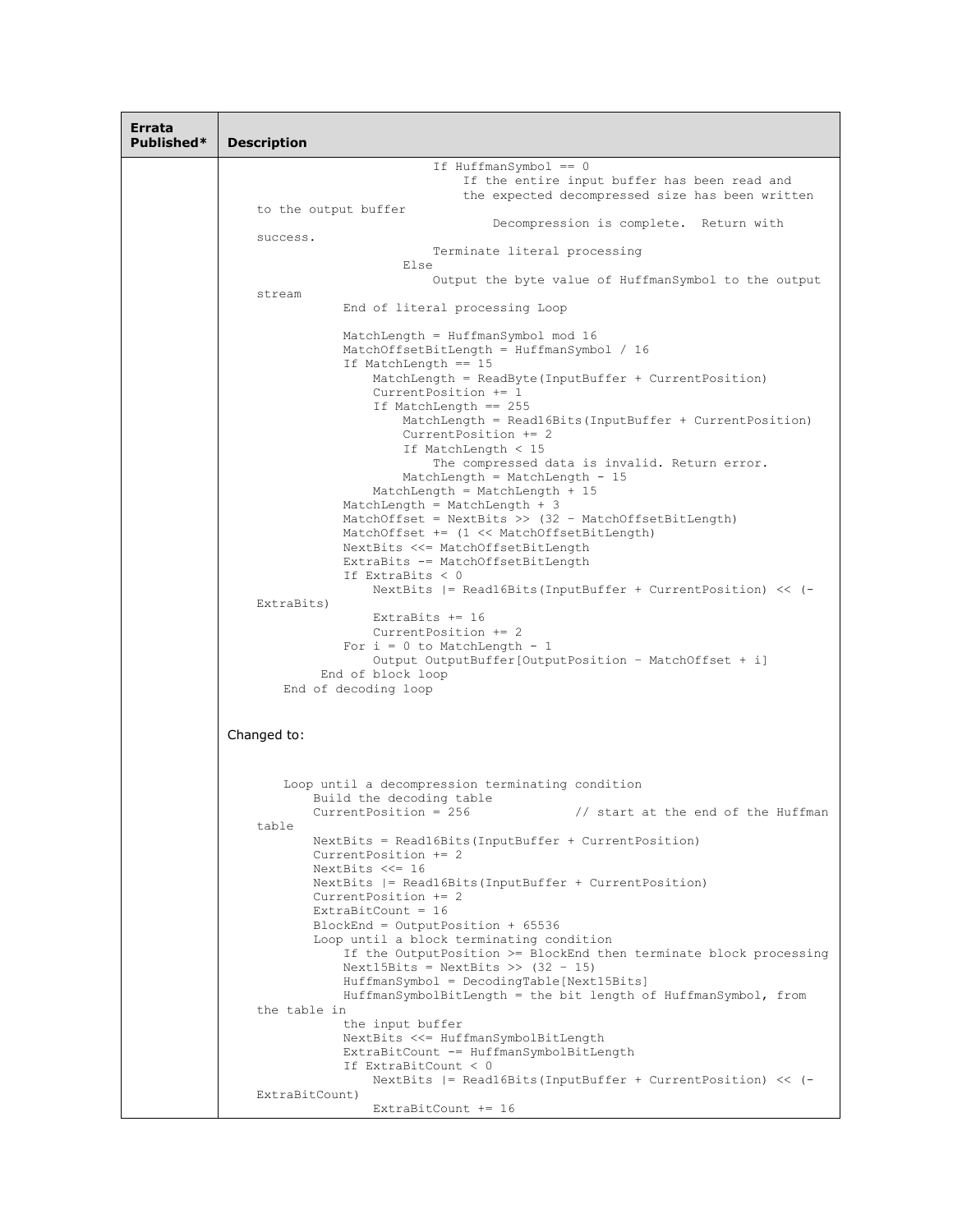| Errata<br>Published* | <b>Description</b>                                                                                                                                                                                                                                                                                                                                                                                                                                                                                                                                                                                                                                                                                                                                                                                                                                                                                                                                                                                                                                                                                                                       |
|----------------------|------------------------------------------------------------------------------------------------------------------------------------------------------------------------------------------------------------------------------------------------------------------------------------------------------------------------------------------------------------------------------------------------------------------------------------------------------------------------------------------------------------------------------------------------------------------------------------------------------------------------------------------------------------------------------------------------------------------------------------------------------------------------------------------------------------------------------------------------------------------------------------------------------------------------------------------------------------------------------------------------------------------------------------------------------------------------------------------------------------------------------------------|
|                      | Current Position $+= 2$<br>If HuffmanSymbol < 256<br>Output the byte value HuffmanSymbol to the output stream.<br>Else If HuffmanSymbol == $256$ and<br>the entire input buffer has been read and                                                                                                                                                                                                                                                                                                                                                                                                                                                                                                                                                                                                                                                                                                                                                                                                                                                                                                                                        |
|                      | the expected decompressed size has been written to the<br>output buffer<br>Decompression is complete. Return with success.<br>Else<br>$HuffmanSymbol = HuffmanSymbol - 256$<br>MatchLength = HuffmanSymbol mod 16<br>MatchOffsetBitLength = HuffmanSymbol / 16<br>If MatchLength $== 15$<br>MatchLength = ReadByte(InputBuffer + CurrentPosition)<br>CurrentPosition $+= 1$<br>If MatchLength == 255<br>MatchLength = Read16Bits (InputBuffer +<br>CurrentPosition)<br>Current Position $+= 2$<br>If MatchLength < 15<br>The compressed data is invalid. Return error.<br>MatchLength = MatchLength - $15$<br>MatchLength = MatchLength + 15<br>MatchLength = MatchLength + $3$<br>MatchOffset = NextBits >> $(32 - \text{MatchOffsetBitLength})$<br>MatchOffset += (1 << MatchOffsetBitLength)<br>NextBits <<= MatchOffsetBitLength<br>ExtraBitCount -= MatchOffsetBitLength<br>If ExtraBitCount < 0<br>Read the next 2 bytes the same as the preceding<br>$(ExtraBitCount < 0)$ case<br>For $i = 0$ to MatchLength - 1<br>Output OutputBuffer[CurrentOutputPosition - MatchOffset +<br>i1<br>End of block loop<br>End of decoding loop |
| 2020/06/08           | In Section 2.2.4 Processing, we clarified when and how implementations must check for the                                                                                                                                                                                                                                                                                                                                                                                                                                                                                                                                                                                                                                                                                                                                                                                                                                                                                                                                                                                                                                                |
|                      | EOF condition during decompression. We modified the pseudocode and added explanatory text.<br>Changed from:<br>The compression stream is designed to be read in (mostly) 16-bit chunks, with a 32-bit register<br>maintaining at least the next 16 bits of input. This strategy allows the code to seamlessly<br>handle the bytes for long match lengths, which would otherwise be awkward. The following<br>pseudocode demonstrates this method.<br>Loop until a decompression terminating condition<br>Build the decoding table<br>$\cdots$<br>Changed to:<br>The compression stream is designed to be read in (mostly) 16-bit chunks, with a 32-bit register<br>maintaining at least the next 16 bits of input. This strategy allows the code to seamlessly                                                                                                                                                                                                                                                                                                                                                                           |
|                      | handle the bytes for long match lengths, which would otherwise be awkward. The following<br>pseudocode demonstrates this method.                                                                                                                                                                                                                                                                                                                                                                                                                                                                                                                                                                                                                                                                                                                                                                                                                                                                                                                                                                                                         |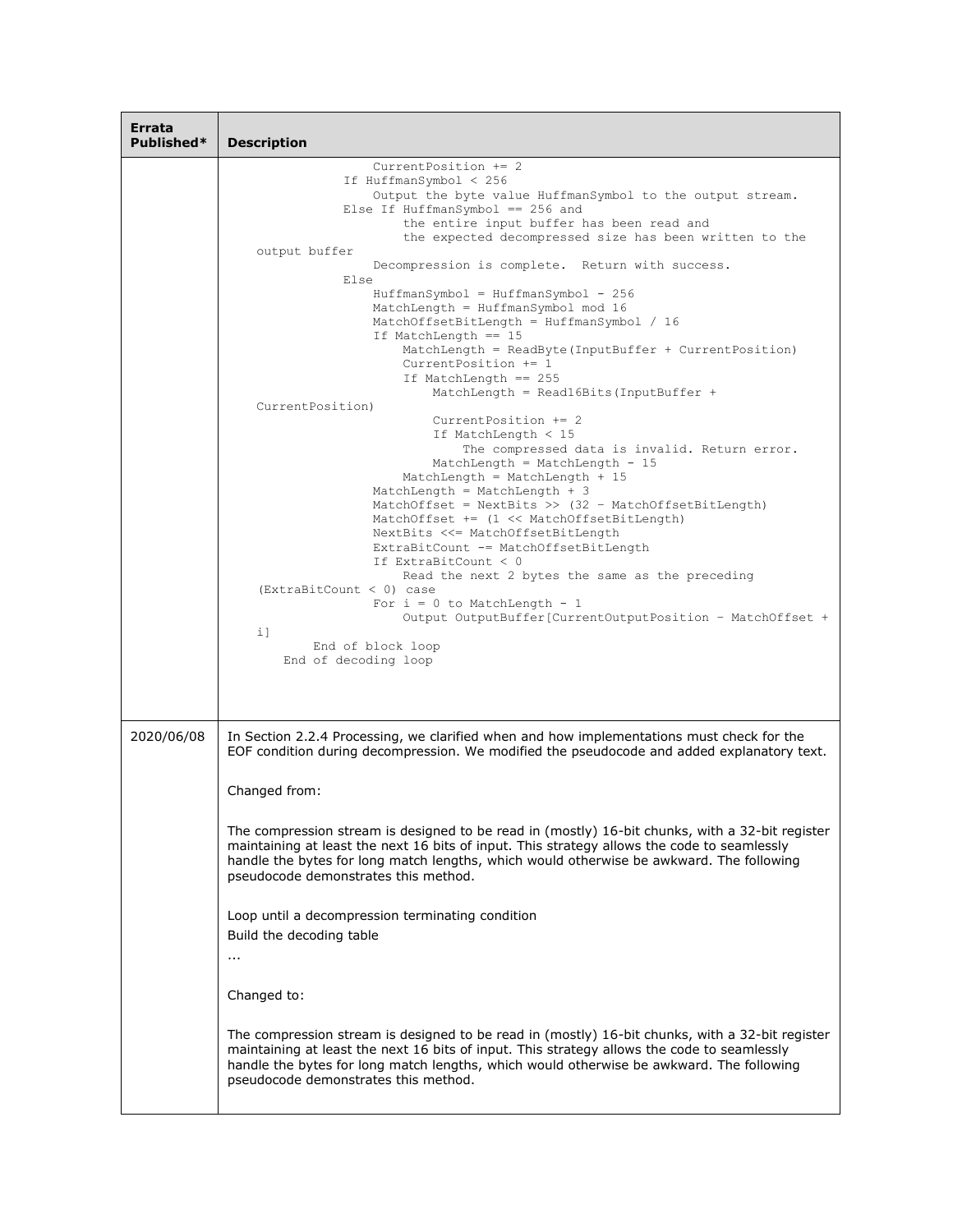| Errata<br>Published* | <b>Description</b>                                                                                                                                                                                                                                                                                                                                                                                                                                             |
|----------------------|----------------------------------------------------------------------------------------------------------------------------------------------------------------------------------------------------------------------------------------------------------------------------------------------------------------------------------------------------------------------------------------------------------------------------------------------------------------|
|                      | During the beginning of processing each block for decompression, an implementation MUST<br>check for EOF. An implementation can do this by comparing the block size against the required<br>space for a Huffman table " if this condition is met and all output has been written, then<br>processing stops and success is returned. Alternately, an implementation can explicitly examine<br>the input buffer using the Huffman table from the previous block. |
|                      | Loop until a decompression terminating condition<br>Check for EOF                                                                                                                                                                                                                                                                                                                                                                                              |
|                      | Build the decoding table<br>$\sim$ $\sim$                                                                                                                                                                                                                                                                                                                                                                                                                      |
| 2020/04/27           | In Section 2.2.4, Processing, we replaced CurrentOutputPosition with OutputPosition for<br>simplicity and clarity of the pseudocode.                                                                                                                                                                                                                                                                                                                           |
|                      | Changed from:                                                                                                                                                                                                                                                                                                                                                                                                                                                  |
|                      | For $i = 0$ to MatchLength - 1                                                                                                                                                                                                                                                                                                                                                                                                                                 |
|                      | Output OutputBuffer[CurrentOutputPosition - MatchOffset + i]                                                                                                                                                                                                                                                                                                                                                                                                   |
|                      | Changed to:                                                                                                                                                                                                                                                                                                                                                                                                                                                    |
|                      | For $i = 0$ to MatchLength - 1                                                                                                                                                                                                                                                                                                                                                                                                                                 |
|                      | Output OutputBuffer[OutputPosition - MatchOffset + i]                                                                                                                                                                                                                                                                                                                                                                                                          |
| 2020/04/27           | In Section 2.2.4, Processing, we clarified the nesting and termination conditions of the loops in<br>the pseudocode.                                                                                                                                                                                                                                                                                                                                           |
|                      | Changed from:                                                                                                                                                                                                                                                                                                                                                                                                                                                  |
|                      | Loop until a block terminating condition                                                                                                                                                                                                                                                                                                                                                                                                                       |
|                      | If Output Position $\geq$ Block End then terminate block processing                                                                                                                                                                                                                                                                                                                                                                                            |
|                      | Loop until a literal processing terminating condition                                                                                                                                                                                                                                                                                                                                                                                                          |
|                      | Changed to:                                                                                                                                                                                                                                                                                                                                                                                                                                                    |
|                      | Loop until a block terminating condition                                                                                                                                                                                                                                                                                                                                                                                                                       |
|                      | Loop until a literal processing terminating condition                                                                                                                                                                                                                                                                                                                                                                                                          |
|                      | If Output Position $>=$ Block End then terminate block processing                                                                                                                                                                                                                                                                                                                                                                                              |
| 2020/04/27           | In Section 2.2.4, Processing, we altered the pseudocode to advance the CurrentPosition by 256<br>rather than assigning a fixed value of 256.                                                                                                                                                                                                                                                                                                                   |
|                      | Changed from:                                                                                                                                                                                                                                                                                                                                                                                                                                                  |
|                      | Current Position = $256$ // start at the end of the Huffman table                                                                                                                                                                                                                                                                                                                                                                                              |